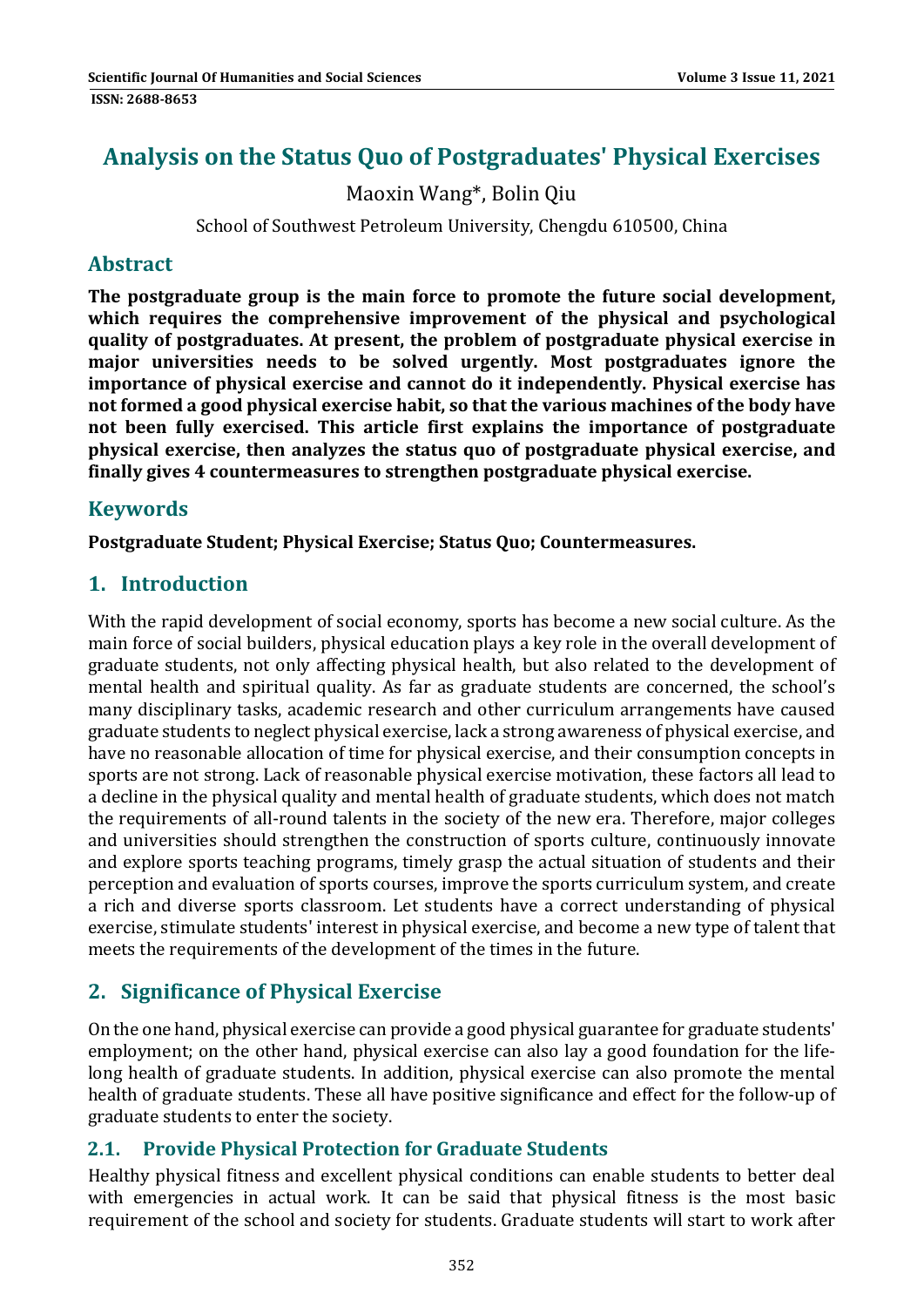graduation and enter the society. Having a good physical fitness is the basic condition for students to adapt to higher work intensity, and it can help students quickly adapt to the pace of the job after entering the job.

# **2.2. Lay the Foundation for the Lifelong Physical Health of Graduate Students**

Graduate students sit in front of the computer for a long time every day and are busy with heavy learning and research tasks. Sitting for a long time will have an impact on the cardiovascular and cerebrovascular systems. Researchers in the United States once analyzed 2,000 adults. The study found that for every additional hour of sedentary time, the burden on the coronary arteries increased by 14%. And the effect of sitting for a long time on the coronary arteries is difficult to erase. Sitting for a long time will affect the blood circulation, leading to poor blood circulation and increasing the burden on the cardiovascular and cerebrovascular vessels. Sitting for a long time will cause a great burden on the cervical spine, lumbar spine, and spine, and it is easy to cause cervical spondylosis and lumbar spine problems. Sitting for a long time will accelerate aging. Sitting for a long time will affect the body's blood circulation, affect the body's metabolism, and accelerate the speed of aging. Studies have shown that sitting for a long time will accelerate the shortening of the body's telomerase and accelerate the body's aging rate. 

### **2.3. Promote the Mental Health of Graduate Students**

The academic pressure of university graduate students is relatively high, and most of the graduate students who have just entered the society also have a lot of mental pressure. Many newly graduated graduate students feel confused about the future instability, and even gradually become anxious under the influence of long-term stress. Long-term depressed mental state will undoubtedly affect the mental health of graduates, and physical exercise has a good effect on promoting people's mental health, and regular physical exercise is a good medicine to help alleviate mental health diseases such as depression and anxiety. Exercise can treat mild to moderate depression as effectively as antidepressant drugs without side effects. In addition, appropriate physical activity also helps to break the negative thought cycle of some graduate students, and has a subtle impact on the promotion of graduate students' mental health.

# **3. The Status Quo of Postgraduate Physical Exercise**

The current physical exercise situation of graduate students is not optimistic, and the phenomenon is concentrated in three aspects: weak awareness of sports, heavy academic pressure, and old sports facilities.

#### **3.1. Postgraduates have Weak Awareness of Physical Exercise**

Most graduate students have very weak awareness of physical exercise. According to our survey, nearly half of the graduate students will only urgently strengthen the weak link exercise to cope with the physical test a few days before the physical test. In other words, although about 50% of graduate students are aware of their own weaknesses, they will not take the initiative to effectively carry out targeted exercises. It can be seen that most graduate students have very weak exercise awareness. They do not have a deep and thorough understanding of the meaning of physical exercise. They believe that physical exercise is just a single exercise, which makes the body strong and lacks the correct motivation for physical exercise. Ignore the core meaning of physical exercise. Physical exercise can strengthen the body and effectively regulate emotions. When the mood is low, it can be resolved and released through sports events, which can temper the will, and cultivate students' perseverance, hardworking and enterprising spirit. At the same time, physical exercise is one of the activities that provide communication needs and entertainment.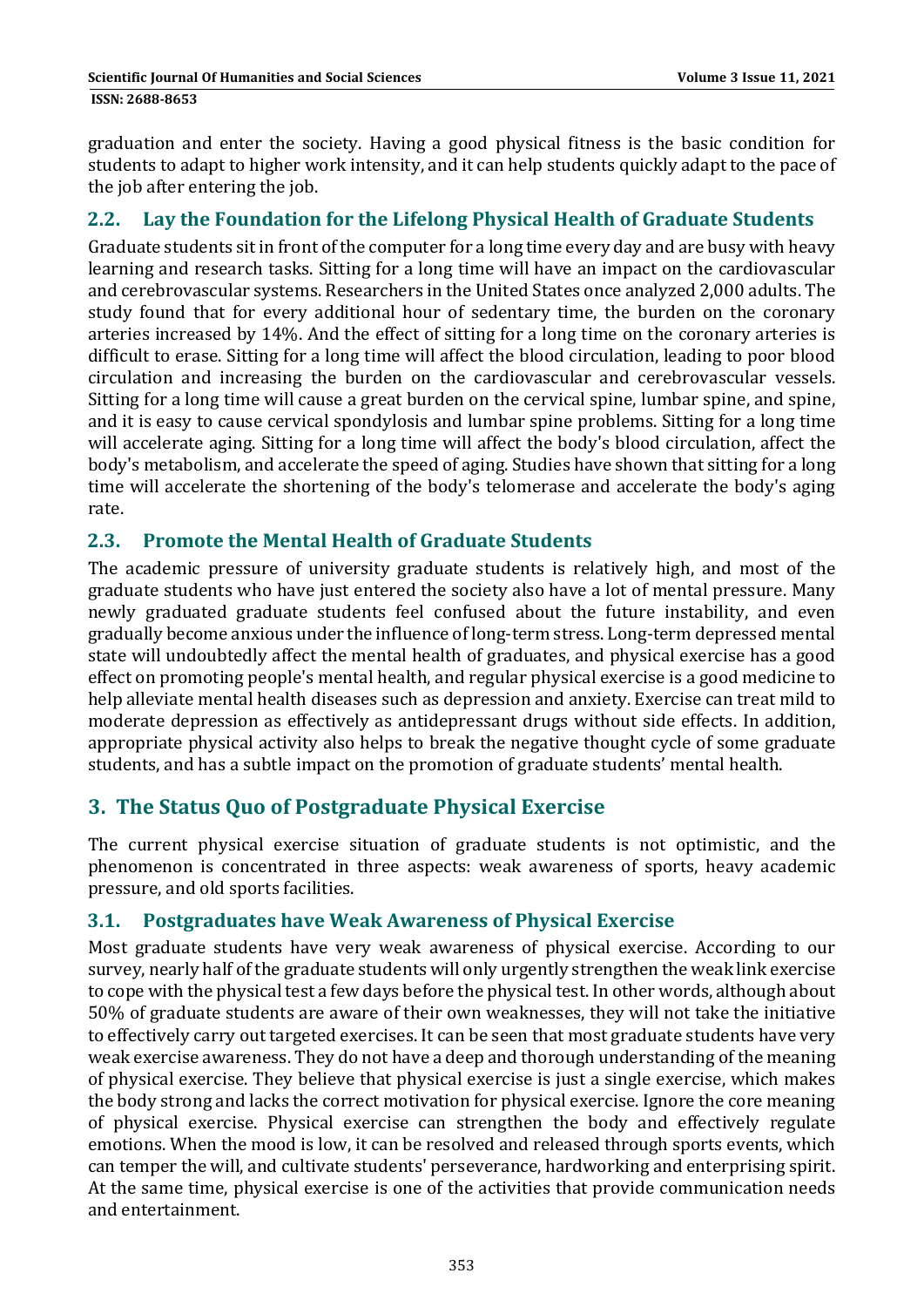### **3.2. Heavy Academic Pressure Affects Physical Exercise**

The academic pressure of graduate students is greater. Due to the increasingly fierce employment competition in recent years, some graduate students will choose to work hard to obtain high credit scores or obtain scholarships in order to gain an advantageous position in the employment competition after entering the society. This part of graduate students often spend more of their spare time Review and consolidate. Through the survey, it can be understood that nearly half of graduate students believe that physical exercise will make them more tired and affect their own learning efficiency; at the same time, they believe that physical exercise will take up their spare time and affect their academic progress. It can be seen that the increasing pressure of study is also one of the important reasons why graduate students are gradually neglecting exercise.

### **3.3. Insufficient Attention from Universities**

Some colleges and universities do not have much publicity on sports events such as sports events, and many graduate students do not even know the development of sports activities on campus for the first time. On this basis, students' participation in sports activities on campus is not high. In addition, some colleges and universities do not pay much attention to the setting of physical exercise-related lectures. The frequency of physical exercise-related lectures is not high, and students seldom improve their physical exercise situation through lectures. Many colleges and universities have been unable to introduce diversified physical education equipment and equipment, and offer a variety of physical exercise activities due to resource conservation, resulting in students not being able to choose sports according to their own preferences. Some colleges and universities have fewer indoor sports venues, and the cold winter weather has caused students to reject outdoor sports and lose their interest in sports.

# **4. Countermeasures to Strengthen Postgraduates' Physical Exercise**

According to the above-mentioned status quo, improvements can be made from three aspects: strengthening publicity and awareness guidance, optimizing sports facilities, and adjusting the relationship between learning and sports.

#### **4.1. Strengthen Publicity and Awareness Guidance**

In terms of the organization of sports activities and competitions, college organizers can strengthen their publicity and promotion efforts, vigorously promote the sports spirit of "participation", and create an atmosphere of "sports for all". Sports themed activities such as "Fluorescence Night Run" can be actively held to attract more graduate students to participate in sports activities, thereby increasing the interest and enthusiasm of students' physical exercise. At the same time, in various college sports events, more competitive and interesting projects such as obstacle races can be set up to mobilize the enthusiasm of graduate students, so that more graduate students can participate in sports events, and their participation in sports activities can be improved. Reward athletes by donating sports equipment or fitness cards, and cultivate graduate students to establish good sports concepts. Colleges and universities can also carry out scientific popularization and correction of the meaning and purpose of students' sports through various forms such as special lectures on sports, helping them to adjust the starting point of sports from the conscious level and establish correct sports concepts. 

#### **4.2. Optimize Sports Facilities**

University sports facilities, venues, equipment, etc. are the basic conditions for physical education. At present, the construction of university sports facilities in China is not perfect, and even generally lags behind, which hinders college students' physical exercise. Colleges and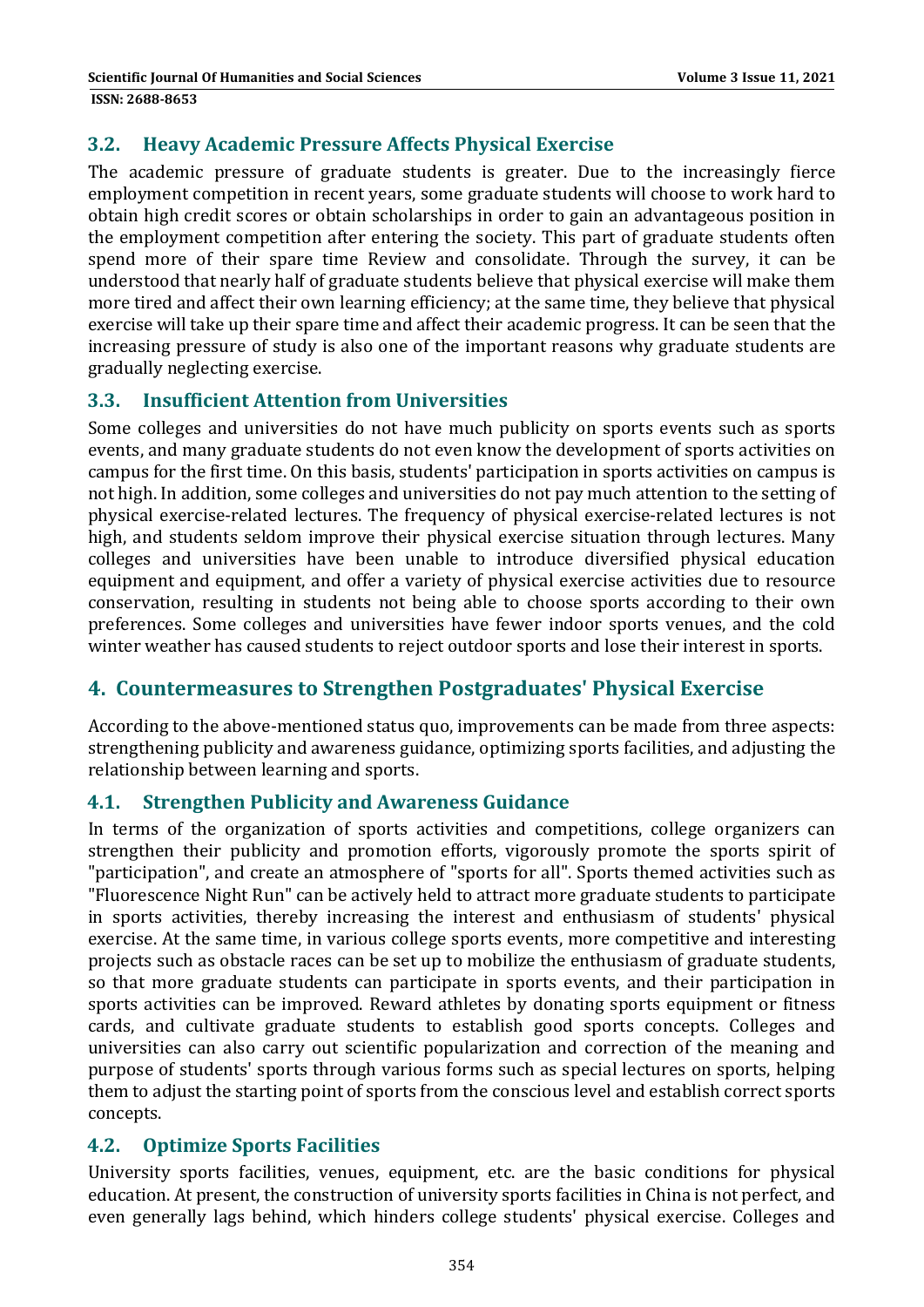universities should combine the actual situation, learn from the sports construction cases of excellent schools, increase investment in sports construction, rationally expand sports teaching venues and activities, and introduce more advanced sports equipment to enable college students to learn about university physical exercise projects. Choices are more rich and diverse, improve the practicality of sports equipment, increase the use rate of sports equipment, so that students gradually gain a sense of joy and accomplishment during physical exercise, thereby increasing interest in physical exercise and developing lifelong sports Exercise awareness.

#### **4.3. Improve Learning Efficiency and Perform Efficient Operations**

Properly handling the relationship between learning and exercise can not only effectively increase the intensity of postgraduate physical exercise, but also cultivate a positive awareness of exercise. The key is to improve the efficiency of both learning and exercise. In terms of learning, graduate students can use high-efficiency learning methods such as mind maps to study and consolidate, reducing inefficient learning time, thereby leaving more time for physical exercise; in terms of exercise, efficient and correct exercise is also improved The key to exercise quality and reduce meaningless exercise is to correct your exercise style by searching online tutorials, avoid using unhealthy and incorrect exercise methods to exercise, and remind yourself to actively strengthen exercise and stimulate by drawing up a clear exercise plan. One's own exercise awareness can increase the frequency and intensity of physical exercise, thereby enhancing exercise efficiency and strengthening exercise intensity. In addition, graduate students can also get to know some companions who love sports. Joint exercise can not only cultivate friendship, but also allow graduate students to participate in sports with a positive and optimistic attitude, improve their enthusiasm for physical exercise, and at the same time supervise each other. , Make progress together.

# **5. Conclusion**

The postgraduate group is a young group full of vigor and vitality, and is the main source of future talents in society. Institutions of higher learning are important places for cultivating constructive talents in our country. On the one hand, it is necessary to enable the majority of graduate students to continuously equip their minds with knowledge through their studies at school. Awareness of physical exercise should also be implemented to ensure that it has a strong body, promotes the benign development of university physical education, and cultivates all-round talents with physical and mental health for the society.

# **References**

- [1] Xiangwei Xia,Jinling Huang,Dan Liu. An Empirical Study on the Physical Exercise Behavior of Postgraduates in Colleges and Universities [J]. Journal of East China Normal University(Educational Sciences), 2018,36(05): 114-128+169-170.
- [2] Min Liu. Research on Postgraduate students' physical exercise behavior[J].Bulletin of Sport Science & Technology, 2020,28(10):5‐6+58.
- [3] Kecui Liu, Kai Deng. Research on Postgraduate Physical Education and Health Curriculum in the Context of the Healthy China Initiative [J].Physical Education Review,2021,40(04):9-11.
- [4] Dongdong Zhao. Research on the Current Situation and Influencing Factors of Physical Exercise of Graduate Students in Sichuan University[J]. Bulletin of Sport Science & Technology, 2020, 28 (09): 133‐135.
- [5] Chun Chen, Haiyan Luo. The current situation of postgraduates in Guangzhou University Town participating in physical exercising and its countermeasures [J]. Journal of Physical Education, 2016, 23 (04): 102‐105.